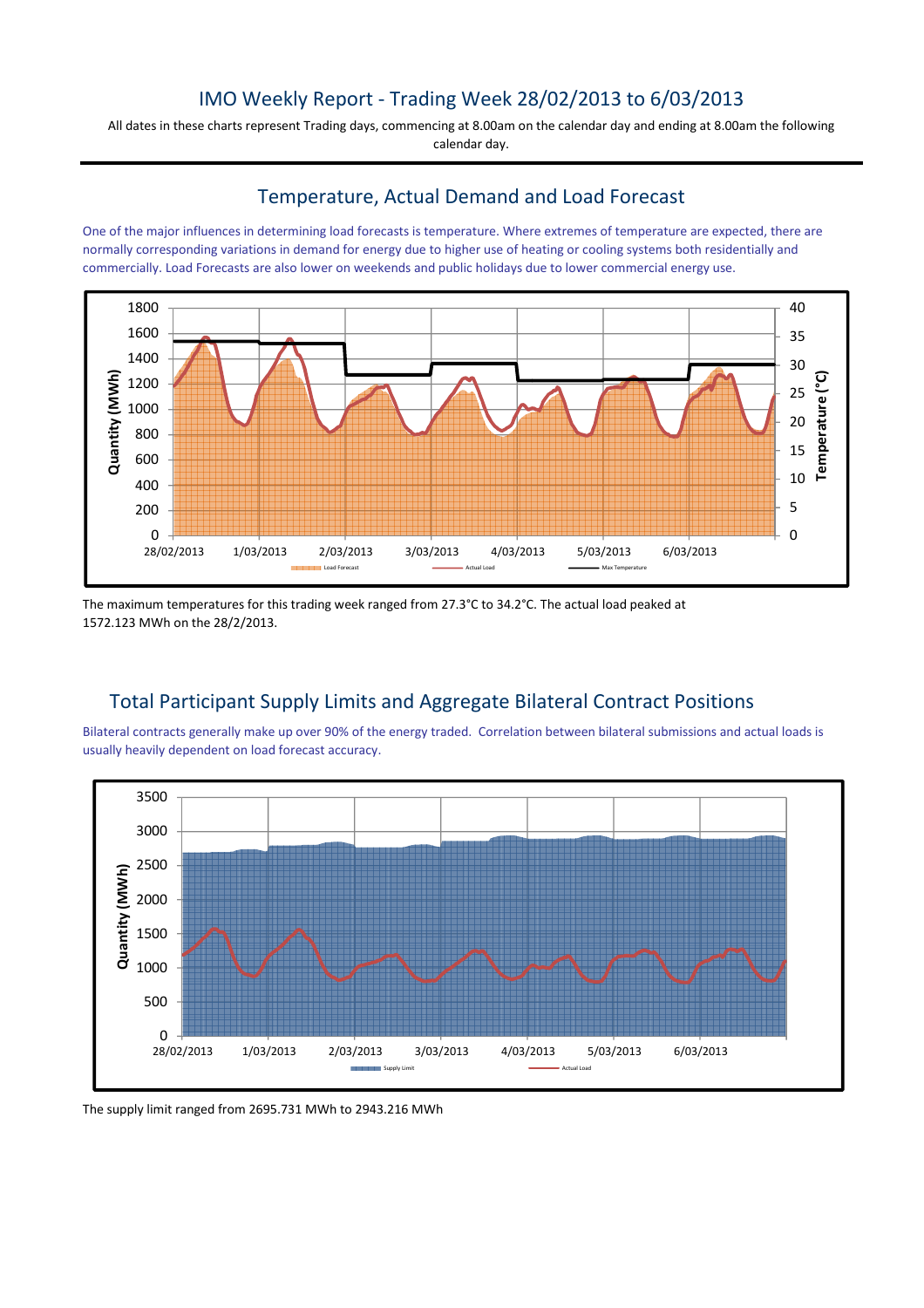#### Net Balancing Market Trades

Bilateral contracts and STEM trading are generally based on the forecast energy requirements of Participants. When the forecast requirements are higher or lower than the actual requirements for a day, this Market energy must be bought and sold in the balancing mechanism. This graph shows the estimated net balancing trades.



The majority of the balancing activity this week occurred within Balancing Supply. The maximum balancing demand for the week reached 110.224 MWh on the 1/3/2013. The maximum balancing supply for the week reached -208.499 MWh on the 6/3/2012.

## Total Traded Energy

This chart represents a comparison between the total net energy that is traded in Bilateral Contracts, the STEM and the balancing mechanism. Balancing Supply represents cases in which the total contract position is greater than the demand and customers must supply energy back to balancing. Balancing Demand represents cases in which the total contract position is less than the demand and customers must purchase energy from balancing.



Total balancing supply equalled -9089.14 MWh whereas total balancing demand equalled 4550.98 MWh. The Total STEM Traded quantity was 16483.211 MWh, with the STEM Clearing Quantity ranging between 6 MWh and 169.094 MWh.